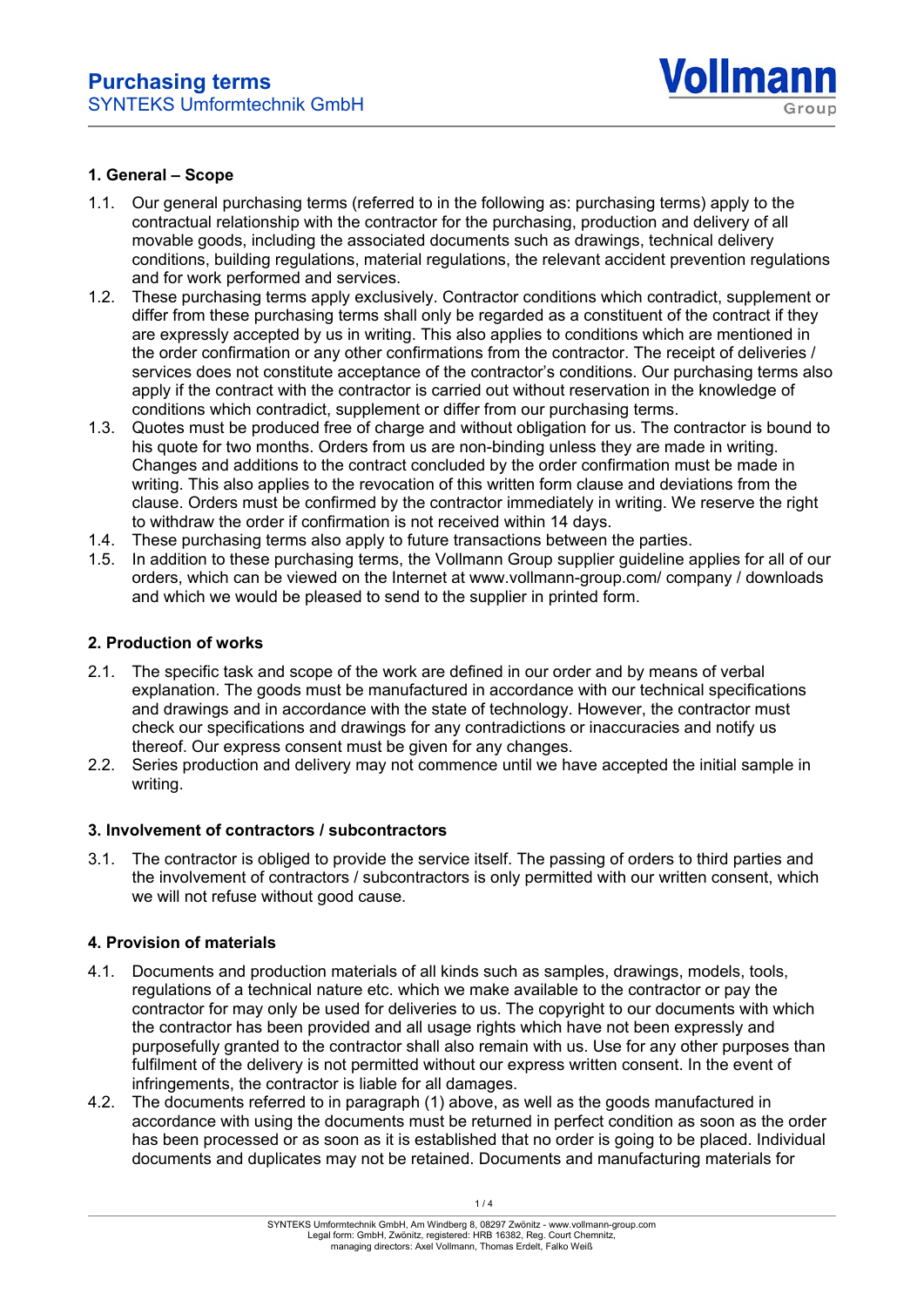

which we have paid must be destroyed by the contractor if we request it, and proof that this has been carried out must be provided.

4.3. In the case of processing or mixing of the parts that we have delivered, we shall acquire coownership of the new object in proportion of the value of the parts and materials that we have supplied for the processed objects at the time of processing.

# **5. Place of fulfilment**

5.1. The place of fulfilment for the provision of services is the receiving location that we have specified.

### **6. Transfer of ownership**

- 6.1. The contractor is obliged to hand over the goods and work results to be delivered to us, and transfer unconditional ownership thereof to us. Extensions of any kind to the retention of title (including multiple reservations) will not be accepted.
- 6.2. The parties to the contract parties irrevocably agree that ownership of the goods to be delivered will transfer to us when payment is made. In cases where we make the agreed payment before taking over the goods, the transfer that is due at the point in time of payment shall be replaced as follows: If the contractor is already in possession of the goods or obtains them later, the goods will be held available for us and looked after for us with the care of a prudent businessman. If the contractor is only in possession of the required semi-finished materials or obtains them later, the above-mentioned condition applies accordingly. If a third party is still in possession of the goods or the semi-finished materials that are required for the goods, the handover between us and the contractor shall be replaced by the contractor assigning his claim for the surrender of the goods which he has against the owner to us now. We shall accept this assignment.
- 6.3. If we have not paid the entire amount but only a partial amount before the goods are handed over, the above-mentioned condition shall apply with the proviso that we then only acquire a coownership share of the goods or the semi-finished materials. The amount of co-ownership shall be determined by the ratio of the amount of the partial payment to the agreed price of the goods.

# **7. Fulfilment time – late delivery**

- 7.1. The agreed delivery dates and deadlines are binding. The ordered goods or services must be provided at the specified receiving location on the stipulated date, unless the contractor can prove that he is not responsible for his inability to meet the delivery deadline. We must be notified immediately if there is a risk of delay.
- 7.2. If the contractor is in default, we are entitled to set a reasonable period of grace. Once the period of grace has elapsed, we are then entitled to assert the statutory rights, particularly for claiming compensation for non-fulfilment and withdraw from the contract.
- 7.3. If the contractor is late with his fulfilment obligation, we shall be entitled to demand a contractual penalty of 0.5% of the price or payment which is due for the delivery items or services which are late for each calendar week or part thereof, but the total shall be no more than 5% of the price or payment which is due for the delivery items or services which are late. If the usability of the deliveries or services to be provided by the contractor depends entirely or mainly on them being provided in full, the assessment basis of the contractual penalty shall be the agreed total payment for the delivery items or services which entirely or mainly cannot be used without the deliveries or services which are late. If the contractor is late, the contractual penalty shall be due for payment immediately, and can be asserted in addition to the claim for fulfilment of the obligation to perform. If we accept late fulfilment, we can only demand the contractual penalty if we expressly reserve this right by no later than the final payment. The assertion of further or other damages is not excluded in any case.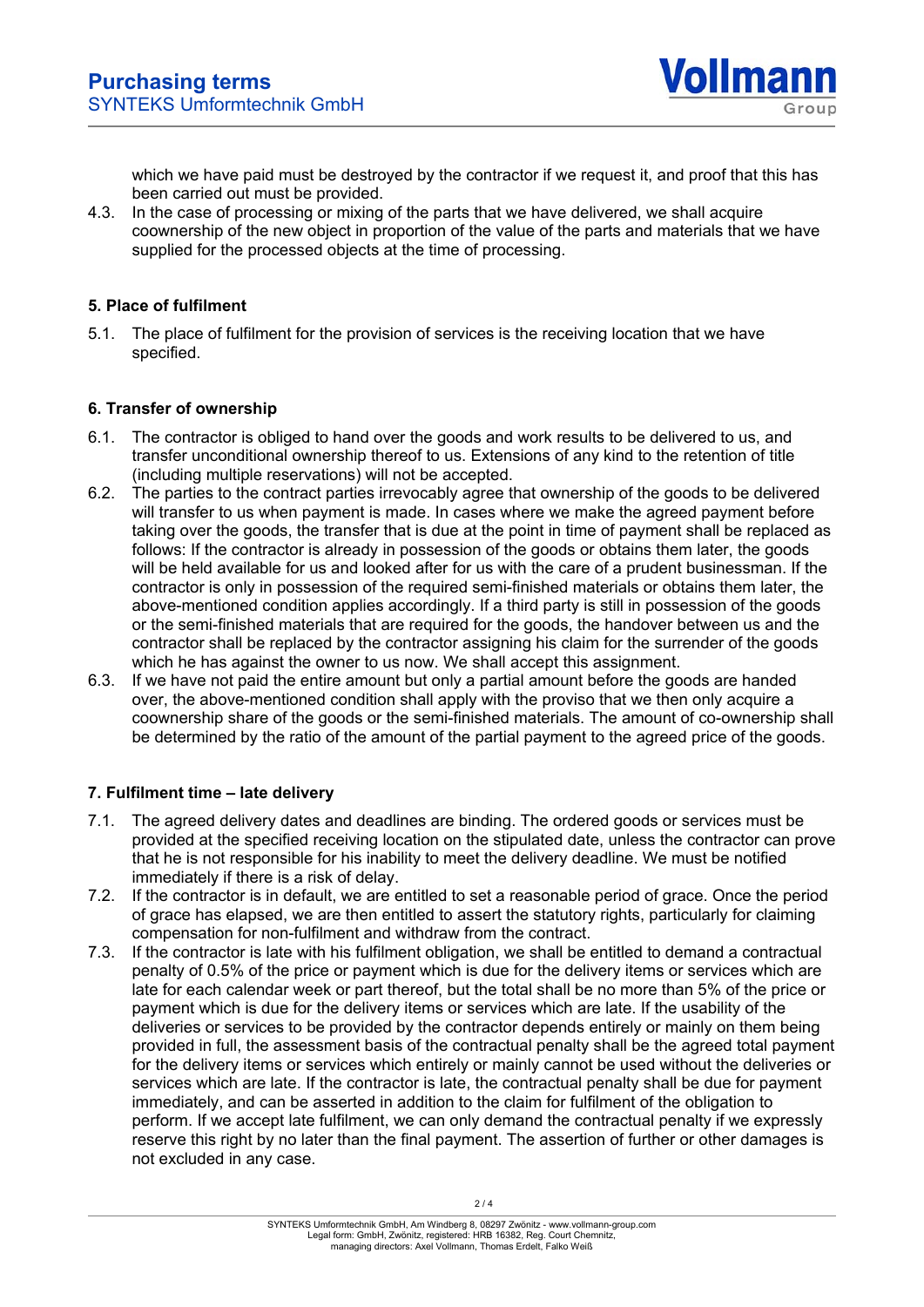

### **8. Delivery and transfer of risk**

- 8.1. The contractor must hand over the goods which are the subject of the contract to us at the agreed delivery location. If the packaging and shipping instructions which we have specified are not adhered to, we can refuse to accept the goods.
- 8.2. Partial deliveries or premature deliveries are only permitted with our consent.
- 8.3. The risk of accidental loss and accidental deterioration passes to us upon handover; the contractor must therefore insure the goods against transport damage at his expense.

### **9. Investigation of defects / trading business**

- 9.1. Provided that section 377 of the HGB (German commercial code) applies, we will examine the goods and work within an appropriate period for quality or quantity deviations. In the event of open defects or obvious quantity deviations, the notification shall be regarded as being on time if it is received by the contractor within 10 working days of receipt. In the case of concealed defects, the complaint shall be regarded as being on time if it arrives at the contractor's within 10 days of discovery of the defect.
- 9.2. We are only obliged to send a notification of defects for partial deliveries if this has been expressly agreed with the contractor. With regard to the timeliness of the notification of defects, paragraph (1) above applies.

### **10. Warranty / compensation**

- 10.1. We are fully entitled to the statutory warranty rights (defect claims). The contractor must comply with the technical and legal provisions that apply at the point in time of the order for the use or processing of the purchased item.
- 10.2. We are also entitled to self-remedy of a defect and claim compensation for expenditure associated with the self-remedy if danger is imminent or immediate repair leads to the avoidance of considerable damage. In this case we will inform the contractor immediately.
- 10.3. The warranty period for defects in the delivered goods which cannot be determined within the scope of an initial examination which may be required is three years from delivery or acceptance, if such is provided for. Longer statutory and other limitation periods remain unaffected.
- 10.4. If the contractor or a third party has issued a guarantee statement (quality or durability guarantee), claims from us under a guarantee will remain in full force.
- 10.5. We are entitled to any claims for compensation to the legal extent.

#### **11. Remuneration and payment**

- 11.1. The prices, particularly the ones mentioned in our orders, are fixed prices free from our stipulated receiving location, including all incurred incidental costs. An additional billing shall be ruled out unless expressly agreed otherwise in writing. Price increase reservations require express written consent.
- 11.2. Invoices must be provided by us in duplicate together with our order number and item number and also contractor's delivery note number, and must show the exact designation and quantity of the delivered goods as well as the price per item or quantity. They must be sent to the address specified in the order.
- 11.3. Payments shall be made upon receipt of the proper invoices and receipt of all ordered goods, provided that they are free of defects and nothing else has been expressly agreed. Payment deadlines begin at this point in time. Payments do not constitute acceptance of prices, conditions or the contractual conformity of the delivered goods. A reasonable amount of the payment may be withheld until full and proper fulfilment of the contract. Invoices will generally be paid 20 days after delivery and receipt of the invoice with 3% discount from the gross invoice amount or net